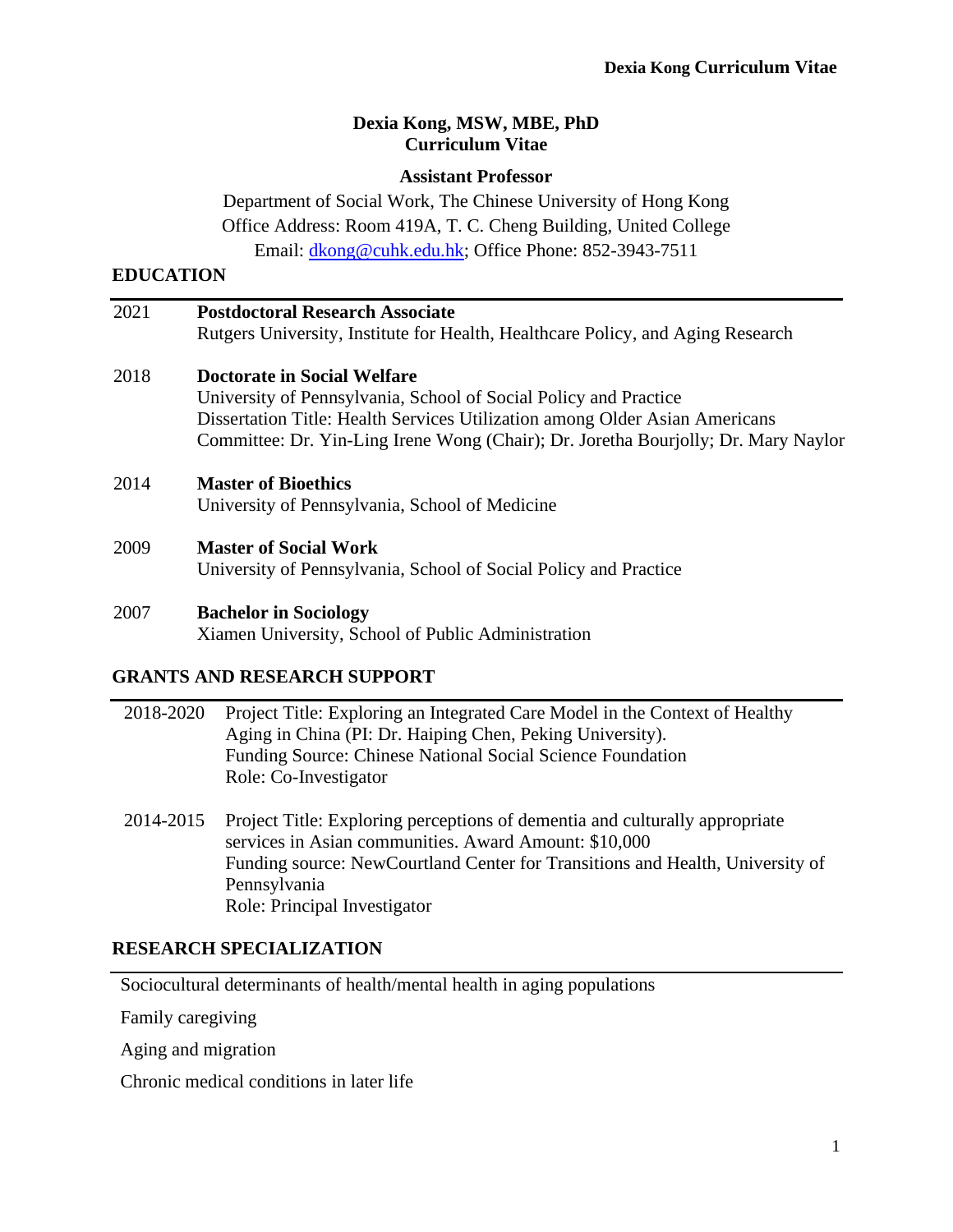Community-based participatory research

Population-based longitudinal research design and methods

## **FELLOWSHIP AND AWARDS**

| 2011-2015 | Pre-Doctoral Research Fellowship, School of Social Policy & Practice,      |
|-----------|----------------------------------------------------------------------------|
|           | University of Pennsylvania                                                 |
| 2013      | Herman Levin Scholarship, School of Social Policy & Practice,              |
|           | University of Pennsylvania                                                 |
| 2012      | Research Travel Award, Hartford Center of Geriatric Nursing Excellence     |
| 2004      | National Scholarship (awarded for outstanding academic achievement), China |
| 2003      | University Scholarship and Outstanding Student, Xiamen University, China   |
|           |                                                                            |

## **PUBLICATIONS**

## **Published or forthcoming**

- 23. Lu, P., **Kong, D.\*,** Shelley, M. (accepted). Advance Directive Completion among Older American Couples: A Dyadic Perspective on the Role of Cognitive Function and Other Factors. *Journal of Gerontology: Social Sciences.* **(**\***co-first author with equal contributions and corresponding author)**
- 22. **Kong, D.,** Lu, P., Solomon, P., & Shelley, M. (accepted). Gender-based depression trajectories following heart disease onset: Significant predictors and health outcomes. *Aging and Mental Health.*
- 21. Lu, P., **Kong, D.\*,** Shelley, M. (accepted). Risk perception, preventive behavior, and medical care avoidance among American older adults during the Covid-19 pandemic. *Journal of Aging and Health.* **(**\***co-first author with equal contributions and corresponding author)**
- 20. Deng, Y., Wang, A., Frasso, R., Ran, M., Zhang, T., **Kong, D.,** Wong, Y.-L. I. (2021). Mental health-related stigma and attitudes toward patient care among providers of mental health services in a rural Chinese county. *International Journal of Social Psychiatry.* <https://doi.org/10.1177/0020764021992807>
- 19. Guo, J., **Kong, D.\*,** Fang, L., Zhu, Y., & Zhang, B. (accepted). Depressive symptoms and health service utilization among Chinese middle aged and older adults: A national population-based longitudinal survey. *International Journal of Mental Health Systems.* **(**\***Corresponding Author)**
- 18. Lu, P., **Kong, D.,** & Shelley, M. (2020). Making the decision to move to a nursing home: Longitudinal evidence from the Health and Retirement Study. *Journal of Applied Gerontology.*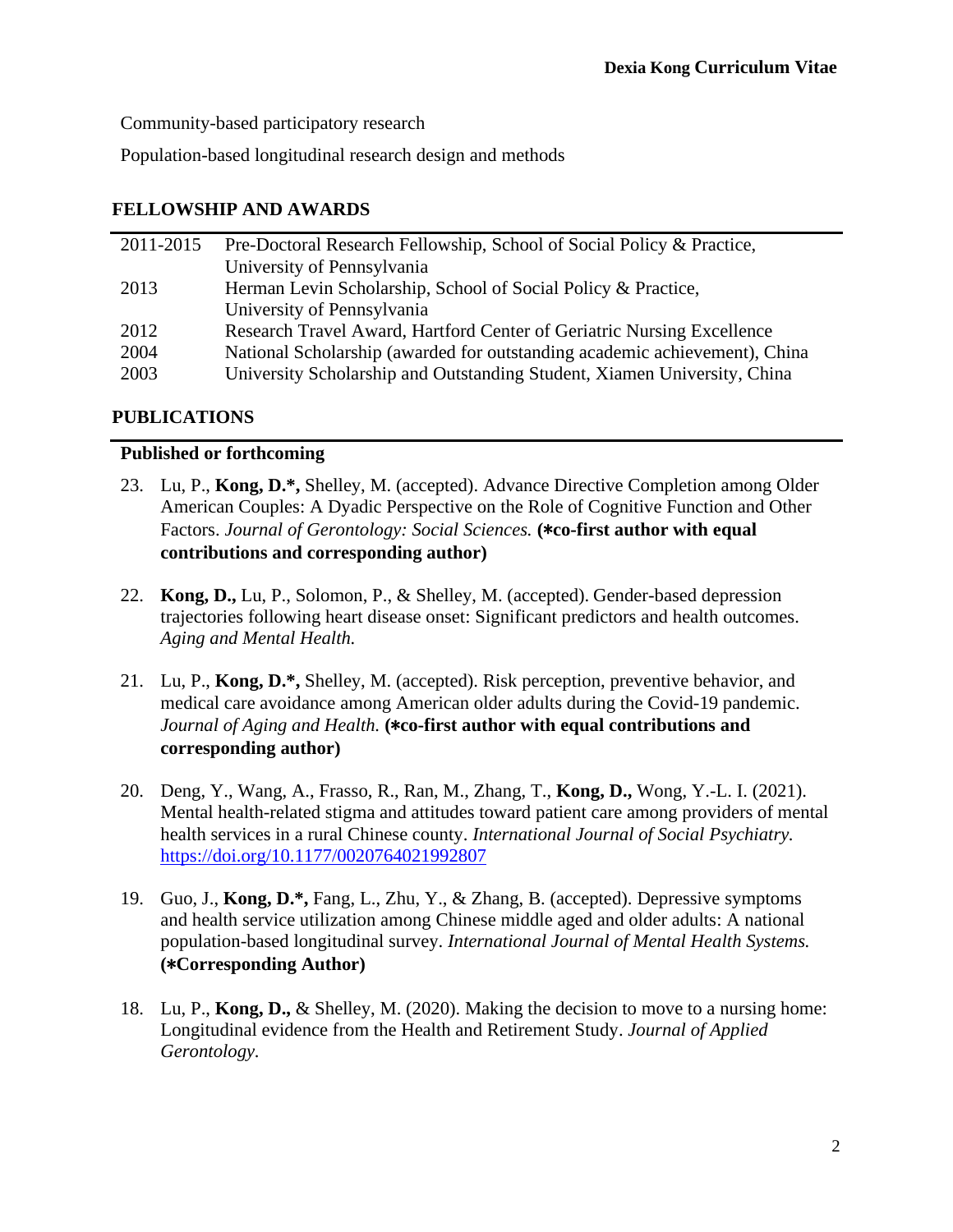- 17. Li, M., **Kong, D.,** Chao, Y.Y., Dong, X. (2020). Association between Personality Traits and Elder Abuse in a Community-Dwelling Chinese Population: Findings from the PINE Study. *Journal of Elder Abuse and Neglect, 32*(4), 317-333.
- 16. Wang, K., Liu, Y., Sun, F., **Kong, D.,** Jiang, L., & Wu, B. (2020). Advance directive completion and its associated factors among older Chinese Americans. *Journal of the American Medical Directors Association.*
- 15. **Kong, D.,** Wong, Y.-L. I., & Dong, X. (2020). Face-saving and depressive symptoms in U.S. Chinese older adults. *Journal of Immigrant and Minority Health.*
- 14. Zhang, A., **Kong, D.,** Jiang, L., Sun, F. (2020). The effectiveness of psychosocial services for Chinese older adults' mental wellbeing: A systematic review and metaanalysis of controlled trials. *The Gerontologist, 60*(1), 76-92*.*
- 13. Wang, J., **Kong, D.,** Yu, F, Conwell, Y. & Dong, X. Q. (2019). Cognitive deficit, physical frailty, hospitalization and emergency department visits in later life. *Aging and Mental Health,* 1-7*.*
- 12. Li, M., Dong, X., & **Kong, D.** (2019). Social Networks and Depressive Symptoms among Chinese Older Immigrants: Does Quantity, Quality, and Composition of Social Networks Matter? *Clinical Gerontologist,* 1-11.
- 11. **Kong, D.,** Solomon, P., & Dong, X. (2019). Depressive symptoms and onset of functional disability over 2 years: a prospective cohort study. *Journal of the American Geriatrics Society, 67*(S3), S538-S544.
- 10. **Kong, D.,** Solomon, P., & Dong, X. (2019). Comorbid depressive symptoms and chronic medical conditions among US Chinese older adults. *Journal of the American Geriatrics Society, 67*(S3), S545-S550.
- 9. Dong, X., **Kong, D.,** Mendhe, D., & Bergren, S. M. (2019). Leveraging technology to improve health disparity research: Trilingual data collection using tablets. *Journal of the American Geriatrics Society, 67*(S3), S479-S485.
- 8. Zheng, S., Li, M., **Kong, D.,** & Dong, X. (2019). Sources and Variations in Social Support and Risk for Elder Mistreatment in a US Chinese Population. *Journal of the American Geriatrics Society, 67*(S3), S499-S505.
- 7. Zhang, A., Franklin, C., Jing, S., Bornheimer, L. A., Hai, A., Himle, J. A., **Kong, D.,** & Ji, Q. (2018). The effectiveness of four empirically supported psychotherapies for primary care depression and anxiety: A systematic review and meta-analysis. *Journal of Affective Disorders, 245,* 1168-1186.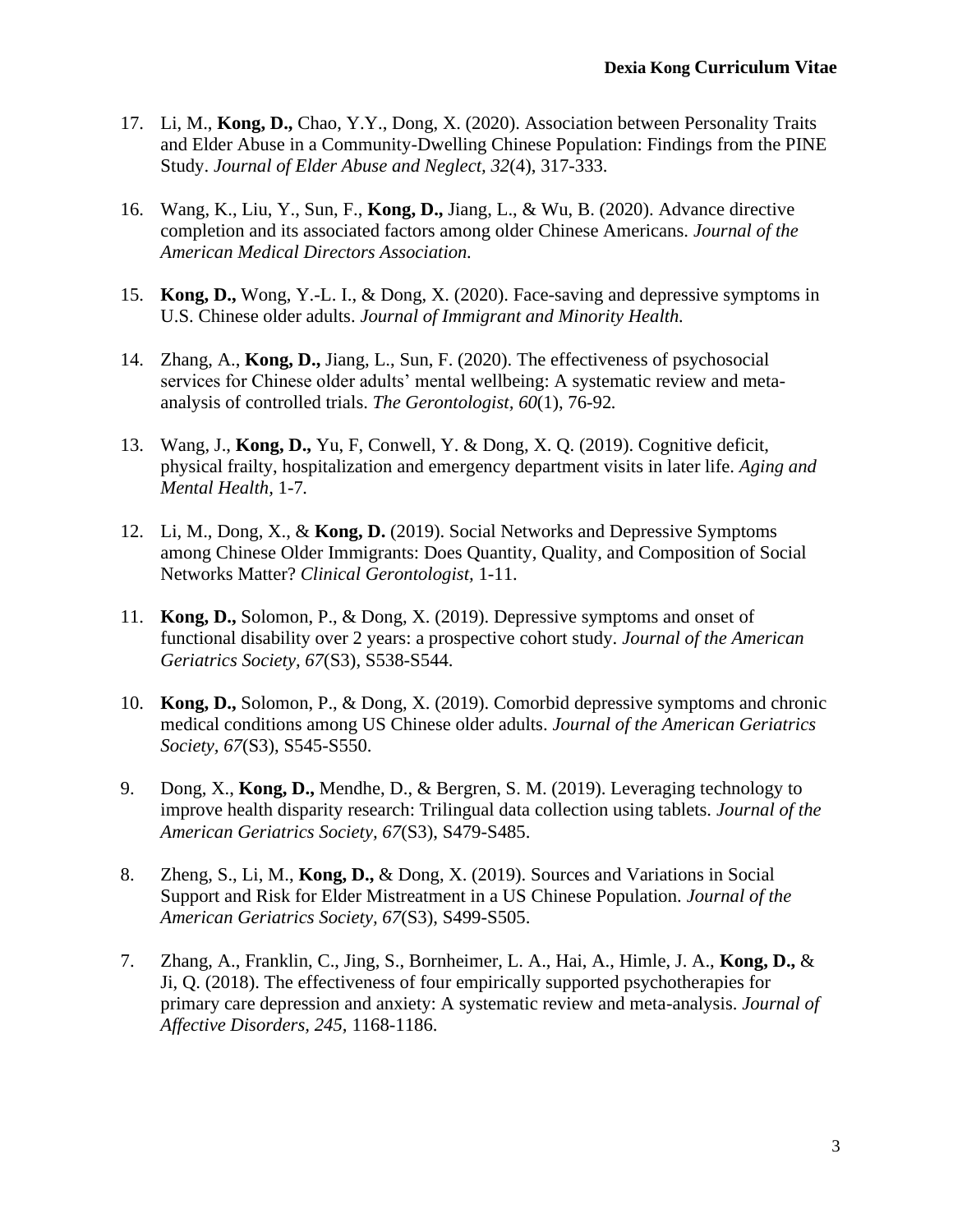- 6. **Kong, D.,** Li, M., Wong, Y. L. I., Wang, J., Sun, B. C., & Dong, X. (2018). Correlates of Emergency Department Service Utilization Among U.S. Chinese Older Adults. *Journal of Immigrant and Minority Health, 21*(5), 938-945.
- 5. **Kong, D.,** Davitt, J., & Dong, X. (2018). Loneliness, Depressive Symptoms, and Cognitive Functioning Among U.S. Chinese Older Adults. *Gerontology and Geriatric Medicine*, *4,* 2333721418778201.<http://doi.org/10.1177/2333721418778201>
- 4. Wang, J., **Kong, D.,** Sun, B. C., Dong, X. (2018). Health services utilization among Chinese American older adults: Moderation of social support with functional limitations. *Journal of Applied Gerontology*, 0733464818787716.
- 3. Wong, Y.-L. I., **Kong, D.,** Tu, L., & Frasso, R. (2018). "My bitterness is deeper than the ocean": understanding internalized stigma from the perspectives of persons with schizophrenia and their family caregivers. *International Journal of Mental Health Systems, 12*(1), 14.
- 2. Guo, J., Liu, C., **Kong, D.,** Solomon, P., & Fu, M. (2018). The relationship between PTSD and suicidality among Wenchuan earthquake survivors: The role of PTG and social support. *Journal of Affective Disorders,* 235, 90-95.
- 1. **Kong, D.,** Li, M., Wang, J., Davitt, J. K., & Dong, X. (2018). The Relationship Between Depressive Symptoms and Health Services Utilization in U.S. Chinese Older Adults. *The*  Gerontologist, *59*(3), 447-455.

## **Manuscripts Under Review**

- 7. Lu, P., **Kong, D.,** Shelley, M. (Under Review). Discrimination and associated mental health outcomes in the context of the Black Lives Matter Movement and the Covid-19 Pandemic.
- 6. Chao, Y.Y., **Kong, D.,** Seo, J.Y., & Dong, X. (Under Review). Perceived Social Support and Elder Mistreatment Help-seeking among U.S. Chinese Older Adults.
- 5. **Kong, D.,** Wang, J., Yu, F., & Dong, X. (Under Review). Comorbid cognitive impairment and chronic conditions among U.S. Chinese older adults: Prevalence and its association with health services use.
- 4. **Kong, D.,** Lu, P., Davitt, J., & Shelley, M. (Under Review). Racial/ethnic/gender-based differences in health trajectories among American older adults: 10-year longitudinal evidence from the Health and Retirement Study.
- 3. **Kong, D.,** Solomon, P., & Dong, X. (Under Review). Social Support and Unmet Needs for Personal Assistance among U.S. Chinese Older Adults: Does the Source of Support Matter?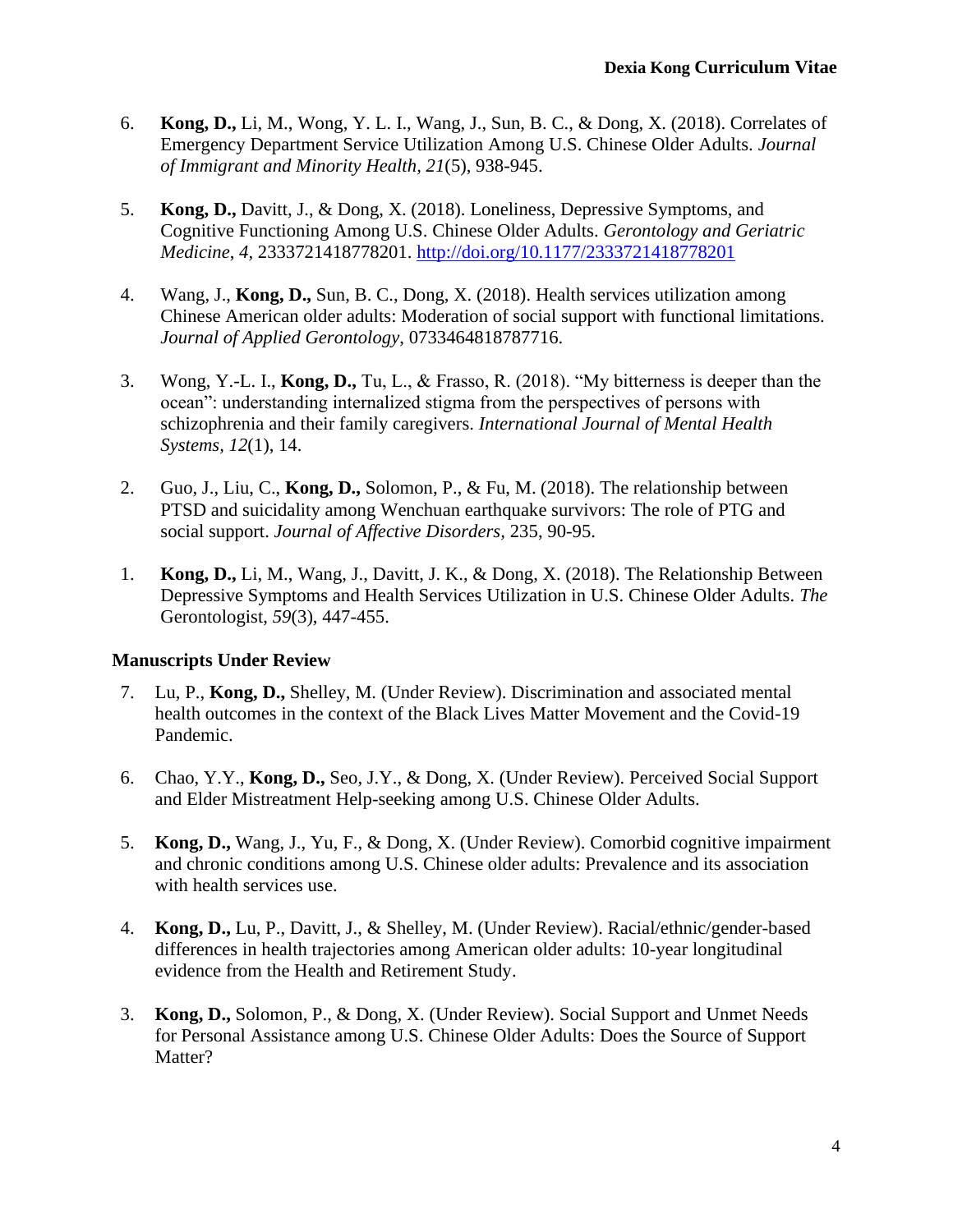- 2. Wong, Y.-L. I., **Kong, D.,** He, E., Zhang, T., Huangfu, Y., & Kung, W. (Revise & Resubmit). Perceived community reaction towards mental illness: Voices of persons with Schizophrenia and their family caregivers in China.
- 1. Lu, P.\*, **Kong, D.\*,** Shelley, M., Davitt, J. (Revise & Resubmit). Intersectional Discrimination Attributions and Health Outcomes among American Older Adults: A Latent Class Analysis **(**\***co-first authors with equal contributions)**

## **Manuscripts in Progress**

- 4. **Kong, D.,** Guo, M., Simon, M., & Dong, X. Immigration-related factors and depression help-seeking behaviors among U.S. Chinese older adults.
- 3. **Kong, D.,** Kim, E., Davitt, J. Perceptions of dementia and barriers in providing culturally appropriate services: Perspectives from ethnic home care providers.
- 2. **Kong, D.,** Dong, X. Preferences and Determinants of End-of-life Care among Older Chinese Americans
- 1. **Kong, D.,** Dong, X. Immigration-related factors and social isolation/loneliness among U.S. Chinese older adults.

## **PEER-REVIEWED CONFERENCE PRESENTATIONS**

- 27. Liang, S., **Kong, D.,** Dong, X. (2020). The Association Between Caregiving Burden and Depressive Symptoms Among U.S. Chinese Adult Children. Gerontological Society of America Annual Scientific Meeting, Poster presentation (virtual), November.
- 26. Li, M., **Kong, D.,** Dong, X. (2020). The Association Between Personality Traits and Depressive Symptoms in U.S. Chinese Older Adults. Gerontological Society of America Annual Scientific Meeting, Poster presentation (virtual), November.
- 25. Zheng, S., **Kong, D.,** Qun, L., Dong, X. (2020). Understanding Food Consumption Frequencies Among U.S. Chinese Older Adults. Gerontological Society of America Annual Scientific Meeting, Poster presentation (virtual), November.
- 24. Poh, Z., **Kong, D.,** Li, M., & Dong, X. (2020). The Association Between Cognitive Function and Preventive Care Service Utilization Among U.S. Chinese Older Adults. Gerontological Society of America Annual Scientific Meeting, Poster presentation (virtual), November.
- 23. Zheng, J., **Kong, D.,** Li, M., & Dong, X. (2020). Presence and Levels of Resilience and Its Sociodemographic Correlates in Older Chinese Americans. Gerontological Society of America Annual Scientific Meeting, Poster presentation (virtual), November.
- 22. **Kong, D.,** Lu, P., Davitt, J., & Shelley, M. (2020). Racial/ethnic/gender-based differences in health trajectories among American older adults: 10-year longitudinal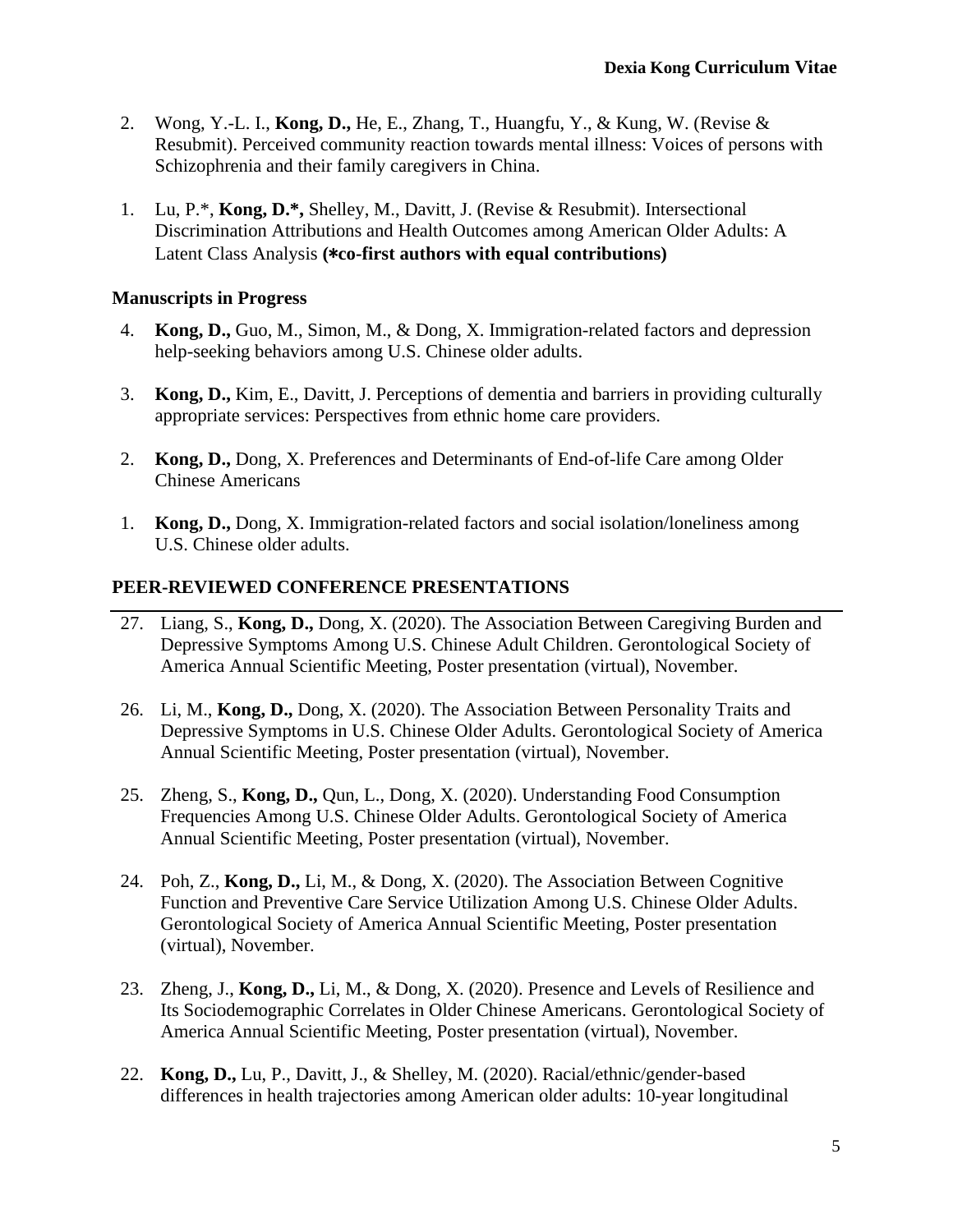evidence from the Health and Retirement Study. Gerontological Society of America Annual Scientific Meeting, Poster presentation (virtual), November.

- 21. **Kong, D.,** Chao, Y.Y., Tang, F., & Dong, X. (2020). Social Isolation and Cognitive Function: Evidence from Older Chinese Americans. Gerontological Society of America Annual Scientific Meeting, Paper presentation (virtual), November.
- 20. **Kong, D.,** Dong, X. (2019). Incidence of Cognitive Impairment among U.S. Chinese Older Adults: Does Social Engagement Matter? Gerontological Society of America Annual Scientific Meeting, Poster presentation, November.
- 19. Hua, Y., **Kong, D.,** Dong, X. (2019). Body Mass Index and Cognitive Function Decline. Gerontological Society of America Annual Scientific Meeting, Oral paper presentation, November.
- 18. Wang, J., **Kong, D.,** Dong, X. (2019). Physical Function and Longitudinal Changes in Cognitive Function. Gerontological Society of America Annual Scientific Meeting, Oral paper presentation, November.
- 17. Jia, R., **Kong, D.,** Dong, X. (2019). The Role of Religiosity in Depressive Symptoms among Chinese Older Adults. Gerontological Society of America Annual Scientific Meeting, Poster presentation, November.
- 16. Liang, S., **Kong, D.,** Dong, X. (2019). The Association Between Physical Frailty and Depressive Symptoms: Does Social Support Matter? Gerontological Society of America Annual Scientific Meeting, Poster presentation, November.
- 15. **Kong, D.,** Dong, X. (2019). Psychological Well-being and Change of Cognitive Function over Four Years: Evidence from U.S. Chinese Older Adults. Gerontological Society of America Annual Scientific Meeting, Oral paper presentation.
- 14. **Kong, D.**, Dong, X. (2018). Unmet Needs for Personal Assistance Among Communitydwelling U.S. Chinese older adults. Gerontological Society of America Annual Scientific Meeting, Poster presentation, November.
- 13. Zheng, Z., Dong, X., **Kong, D.**, Li, M. (2018). Acculturation and Psychological Wellbeing among Chinese American Older Adults. Gerontological Society of America Annual Scientific Meeting, Poster presentation, November.
- 12. Chau, W., Dong, X., **Kong, D.**, Li, M., Bergren, S. (2018). Does Filial Discrepancy Affect Depressive Symptoms over Two Years: A Longitudinal Study. Gerontological Society of America Annual Scientific Meeting, Poster presentation, November.
- 11. **Kong, D.,** Kim, E., Wong, Y.-L. I., Davitt, J., & Frasso, R. (2018) Perceptions of dementia and culturally-appropriate services in Asian communities in the U.S. Society for Social Work Research Annual Meeting, Poster presentation, January.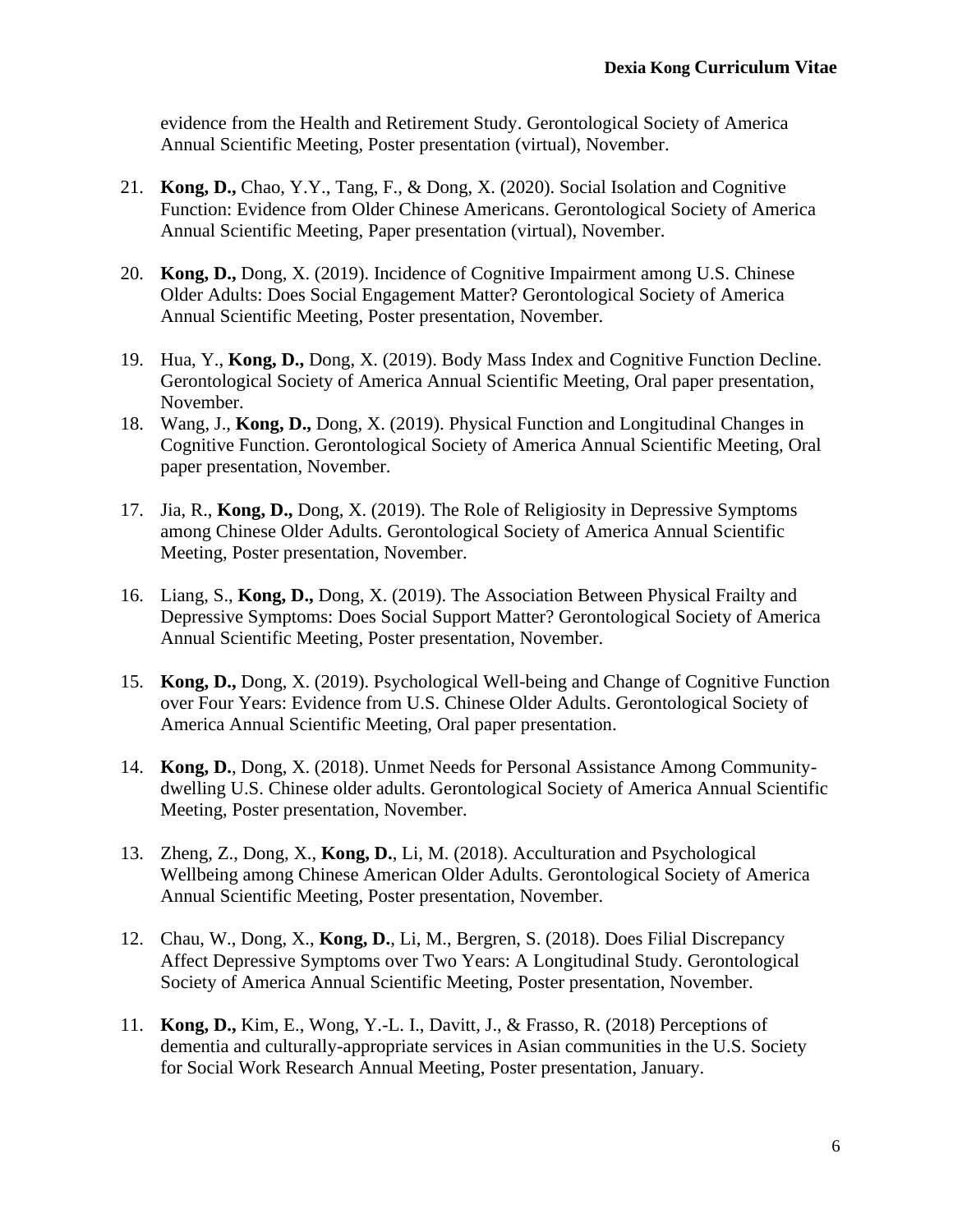- 10. Zhang, T., Wong, Y.-L.I., Ran, M. & **Kong, D.** (2017). "Self-stigma Experience of People with Schizophrenia and their Family Caregivers: A Photo-Elicitation Study in a Chinese Rural Community", Paper presentation at the 8th Conference – Together Against Stigma, September.
- 9. Wong, Y.-L. I., **Kong, D.** (2017). Understanding stigma from the perspectives of persons with mental illness and their family caregivers: A mixed-methods study in China. Society for Social Work Research Annual Meeting, Oral paper presentation, January.
- 8. Wong, Y.-L. I., **Kong, D.** (2014). Stigma and community inclusion of persons with psychiatric disabilities and their family members in China. American Association for Chinese Studies Annual Meeting, Oral paper presentation, August.
- 7. **Kong, D.**, Davitt, J. (2014). Making connections: Understanding long term care and support needs of community-dwelling Asian older adults. Gerontological Society of America Annual Scientific Meeting, Poster presentation, November.
- 6. **Kong, D.**, Davitt, J., Hirschman, K., Cacchione, P., Bourjolly, J. (2014). Perceptions of dementia and dementia services in Asian communities. Gerontological Society of America Annual Scientific Meeting, Poster presentation, November.
- 5. **Kong, D.**, Cacchione, P., Davitt J., Bourjolly J., Hirschman, K. (2013). Culturally-based explanations of dementia in Asian Communities: A Systematic Review. Gerontological Society of America Annual Scientific Meeting, Poster presentation, November.
- 4. **Kong, D.**, Davitt, J., Choi, I. (2013). Optimal Aging for Community-Dwelling Asian Older Adults: Understanding Service and Support Needs, Gerontological Society of America Annual Scientific Meeting, Poster presentation, November.
- 3. Phillips, R., **Kong, D.**, Sullivan-Marx, E. (2011). Penn Nursing Consultation Service: 23 years of expert consultation in aging, University of Pennsylvania's Institute on Aging, Annual Retreat, Poster presentation, May.
- 2. Phillips, R., **Kong, D.**, Sullivan-Marx, E. (2010). Building RN Training Skills for Geriatric Education Excellence, University of Pennsylvania's Institute on Aging, Annual Retreat, Poster presentation, April.
- 1. Phillips, R., **Kong, D.**, Sullivan-Marx, E. (2010). Building RN Training Skills for Geriatric Education Excellence, American Society on Aging Annual Meeting, Poster presentation, March.

# **RESEARCH EXPERIENCE**

2018-2021 **Project Title: Culture and Caregiving Need for Chinese Elderly with Cognitive Impairment (PI: Dr. XinQi Dong)** Funding Source: National Institute on Nursing Research, \$3,125,000 Role: Postdoctoral Research Associate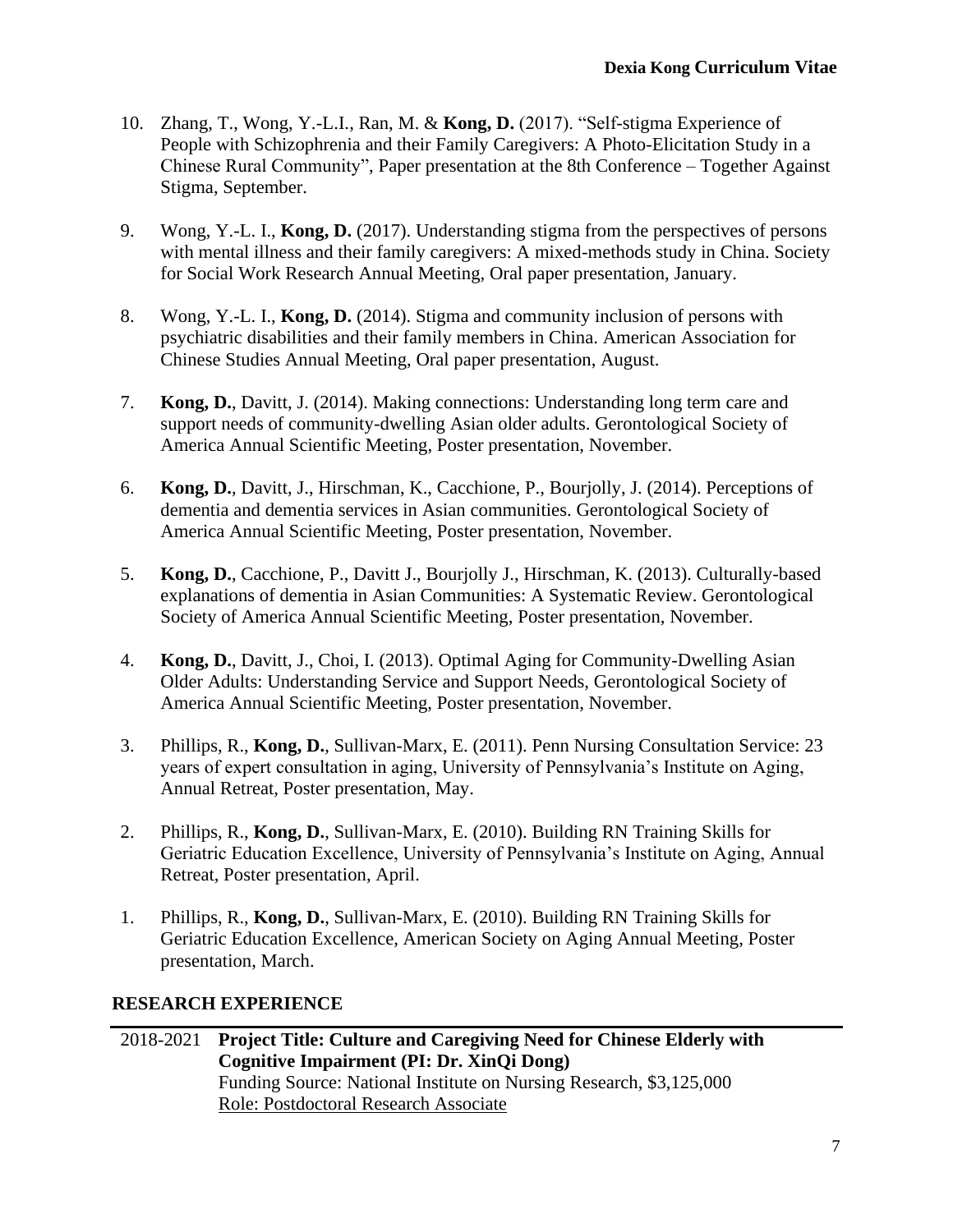- Manage and oversee the execution of multiple longitudinal research projects (i.e. participant recruitment, community outreach, study coordination)
- **•** Develop quality assurance and monitoring procedures to ensure data quality
- Monitor study progress and manage research databases
- Assure compliance with research protocol and IRB requirements
- Develop strategic plans and procedures to achieve research goals
- Lead and facilitate weekly team meetings and journal clubs
- Recruit and supervise site research personnel, including training and mentoring a team of interdisciplinary research assistants
- Maintain ongoing engagement with community partners and collaborators
- Planned and facilitated community events
- Obtain human subject research approval by institutional review board
- Manuscript preparation and publication

#### 2015-2018 **Project Title: Community In-Alliance for Recovery: Challenging Stigma of Mental Illness in Rural China (PI: Dr. Yin-Ling Irene Wong)**

Funding source: China Research and Engagement Fund, University of Pennsylvania, \$119,623

Role: Research Coordinator

- Participated in the design of the study
- **•** Prepared appropriate documents and obtained IRB approval
- Conducted in-depth qualitative interviews with 24 individuals with schizophrenia and their family members using innovative photo-elicitation interviewing method
- Facilitated needs assessment focus groups with 36 healthcare providers and community mental health workers
- Oversaw study operations including recruitment, fieldwork, debriefing meetings, and quality control activities
- **•** Provided guidance and training on qualitative research to research assistants
- Assisted in writing progress report to funders
- Led team meetings with international collaborators
- Planned and coordinated an international conference on mental health stigma

### 2013-2015 **Project Title: Stigma and Community Inclusion of People with Psychiatric Disabilities and Their Family Members, Shanghai, China (PI: Dr. Irene Wong)**

Funding source: University of Pennsylvania Research Foundation, \$26,811 Role: Research Coordinator

- Led participant recruitment and data collection activities
- Planned collaboration with community-based mental health agencies
- Recruited, trained, and supervised a team of interdisciplinary research assistants for data collection
- **•** Conducted survey and in-depth qualitative interviews with individuals with severe mental illness and their family caregivers
- Coordinated team meetings with international collaborators
- Coded and analyzed qualitative data using NVivo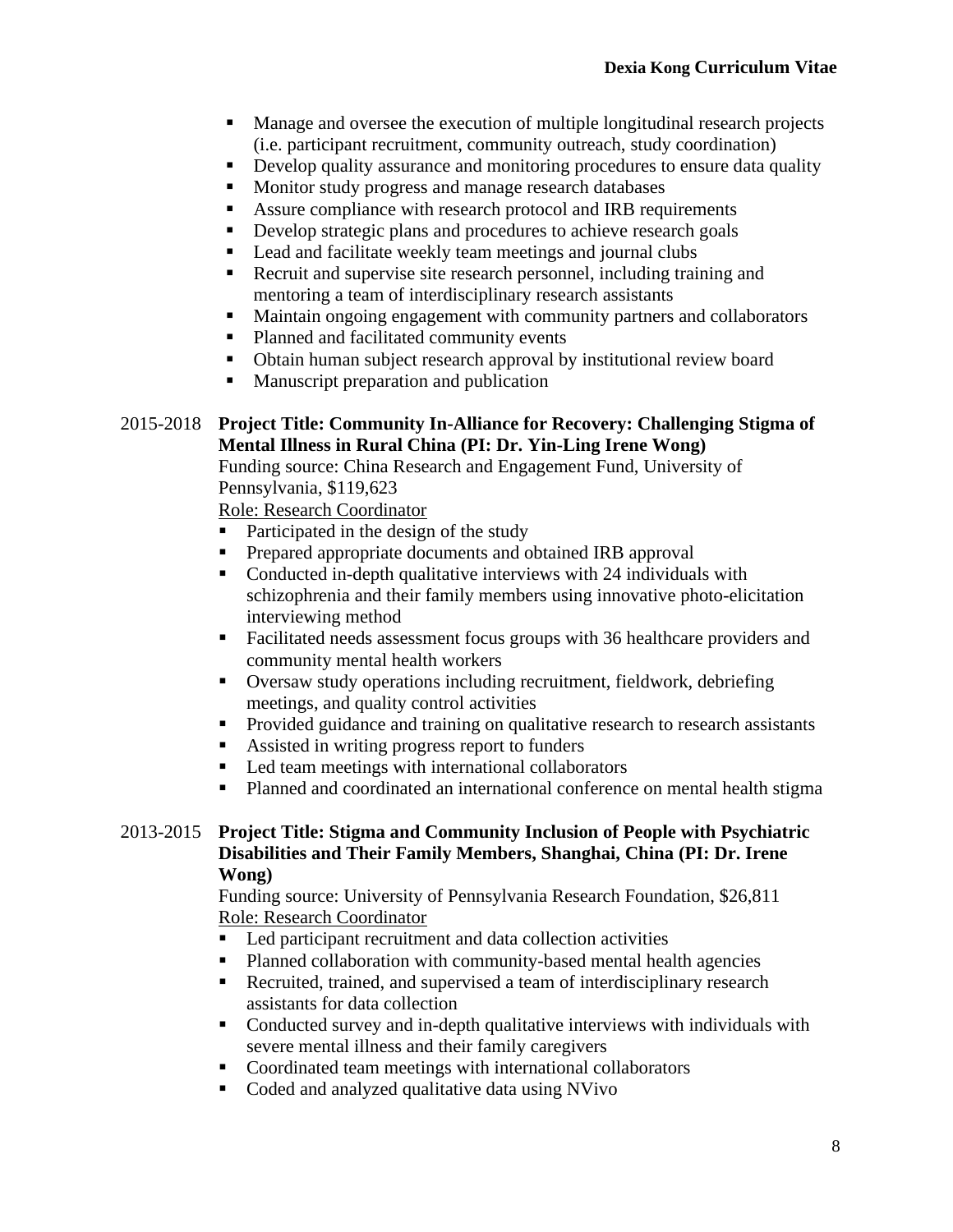#### 2012-2014 **Project Title: Evaluating Long Term Care Needs of Asian Older Adults in Southeast Pennsylvania (PI: Dr. Joan Davitt)**

Funding source: Robert Wood Johnson Foundation, Community Leader Award, \$60,000

Role: Research & Evaluation Coordinator

- Engaged in community outreach and participant recruitment
- **•** Conducted literature review on community health and support needs of older Asian immigrants
- Assisted with study design, questionnaire development, data collection, and monitoring study progress
- Supervised master-level research assistants for data entry and cleaning
- Assisted with data analysis
- **Prepared final report to the collaborating agency**
- Co-presented findings to community partners

### 2009 **Project Title: Promoting Civic Engagement among Older Chinese Immigrants**

Funding source: MetLife Foundation, \$5,000 Role: Lead Researcher

- Recruited eligible older Chinese immigrants
- Facilitated focus group sessions for data collection
- Analyzed data and wrote final report to funders

### **EDITORIAL AND REVIEW ACTIVITY**

International Journal of Public Health (2021)

Transcultural Psychiatry (2021)

Journal of Gerontology: Medical Sciences (2021)

Journal of Immigrant and Minority Health (2020, 2021)

Clinical Interventions in Aging (2020)

Journal of the Society for Social Work and Research (2020, 2021)

Journal of Gerontology: Psychological Sciences (2020, 2021)

Western Journal of Nursing Research (2020)

Applied Nursing Research (2020)

Families in Society (2020)

Journal of Affective Disorders (2020)

International Journal of Health Policy and Management (2019, 2020)

Health & Social Care in the Community (2019, 2020, 2021)

BMC Geriatrics (2019, 2020)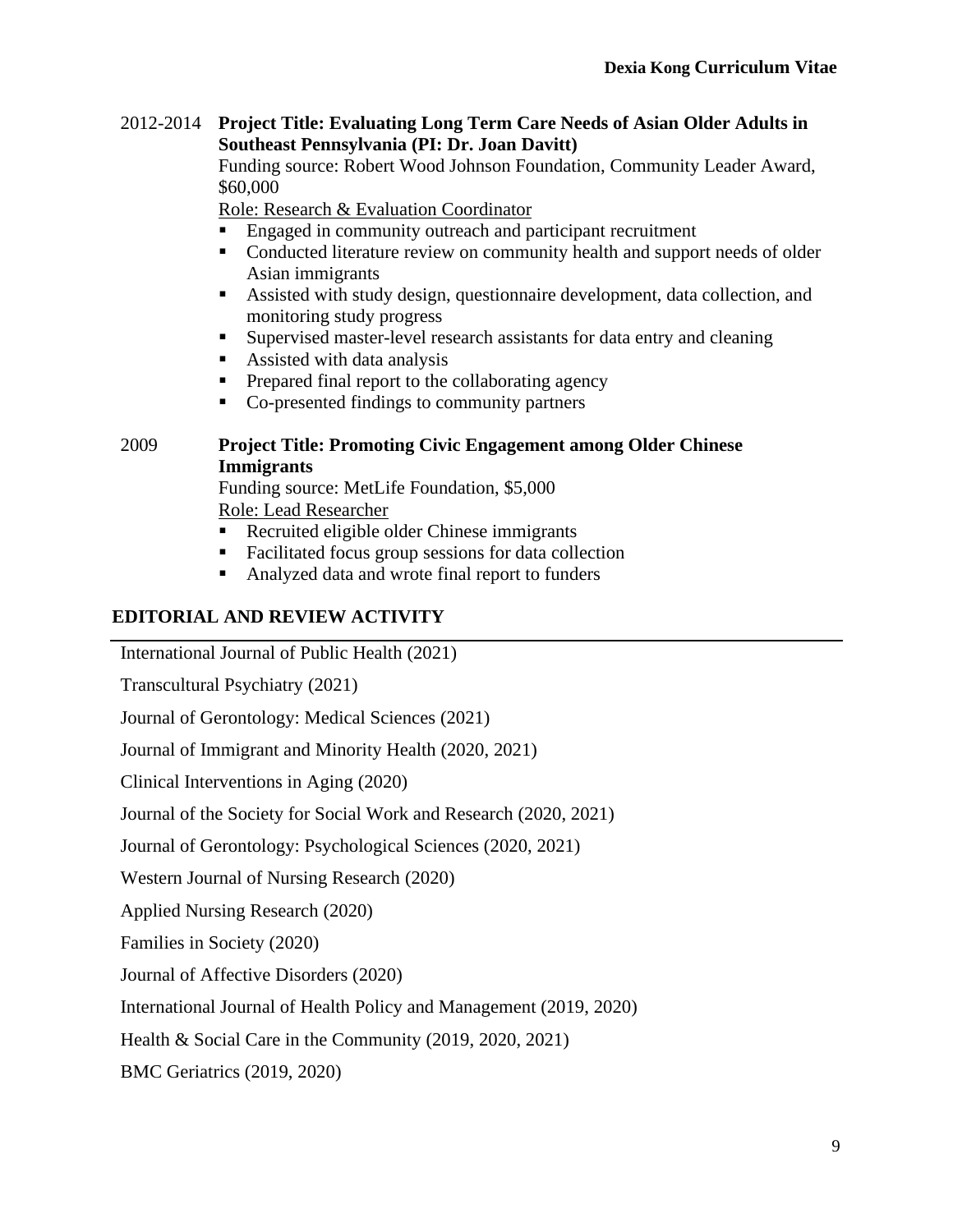International Journal of Mental Health (2019)

The Gerontologist (2019, 2020, 2021)

Innovation in Aging (2019)

Knowledge-Based Systems (2019)

Aging (2019)

Journal of Applied Gerontology (2019, 2021)

Journal of the American Geriatrics Society (2018)

Journal of Gerontology: Social Sciences (2018)

Gerontological Society of America annual conference abstract review (2018, 2019, 2020)

### **TEACHING EXPERIENCE**

Social Statistics (Teaching Assistant, Fall 2013 & Fall 2015, MSW course, University of Pennsylvania)

Introduction to Social Work Research (Teaching Assistant, Spring 2015 & Spring 2018, MSW course, University of Pennsylvania)

# **WORK/PRACTICE EXPERIENCE**

| 2009-2011 | <b>Community Outreach and Research Coordinator</b> , Building RN Training<br>Skills for Geriatric Education Excellence; and Healthy in Philadelphia (PI: Dr.<br>Eileen Sullivan-Marx), School of Nursing, University of Pennsylvania<br>Job responsibilities: Recruitment and ongoing engagement of community<br>partners, provided informational presentations to community partners, planned<br>and coordinated education and training sessions for social services agencies,<br>organized community health fairs and other outreach initiatives, assisted with<br>project progress reports to funding agencies, performed data collection,<br>cleaning and analysis |
|-----------|------------------------------------------------------------------------------------------------------------------------------------------------------------------------------------------------------------------------------------------------------------------------------------------------------------------------------------------------------------------------------------------------------------------------------------------------------------------------------------------------------------------------------------------------------------------------------------------------------------------------------------------------------------------------|
| 2008-2009 | <b>Minority Outreach Coordinator</b> (MSW advanced practicum), Philadelphia<br>Corporation for Aging<br><b>Job responsibilities:</b> Coordinated community health education sessions,<br>provided social services and planned culturally-relevant social activities for<br>older Chinese adults with limited English proficiency (as a part-time Social<br>Service Coordinator at the Coffee Cup Asian Pacific Resources Center),<br>assisted with coordination of Asian Advisory Committee meetings, provided<br>informational presentations to community agencies regarding available<br>services for Asian populations                                              |
| 2007-2008 | Social Service Coordinator (MSW practicum), Olde Kensington Lehigh<br>Senior Center                                                                                                                                                                                                                                                                                                                                                                                                                                                                                                                                                                                    |